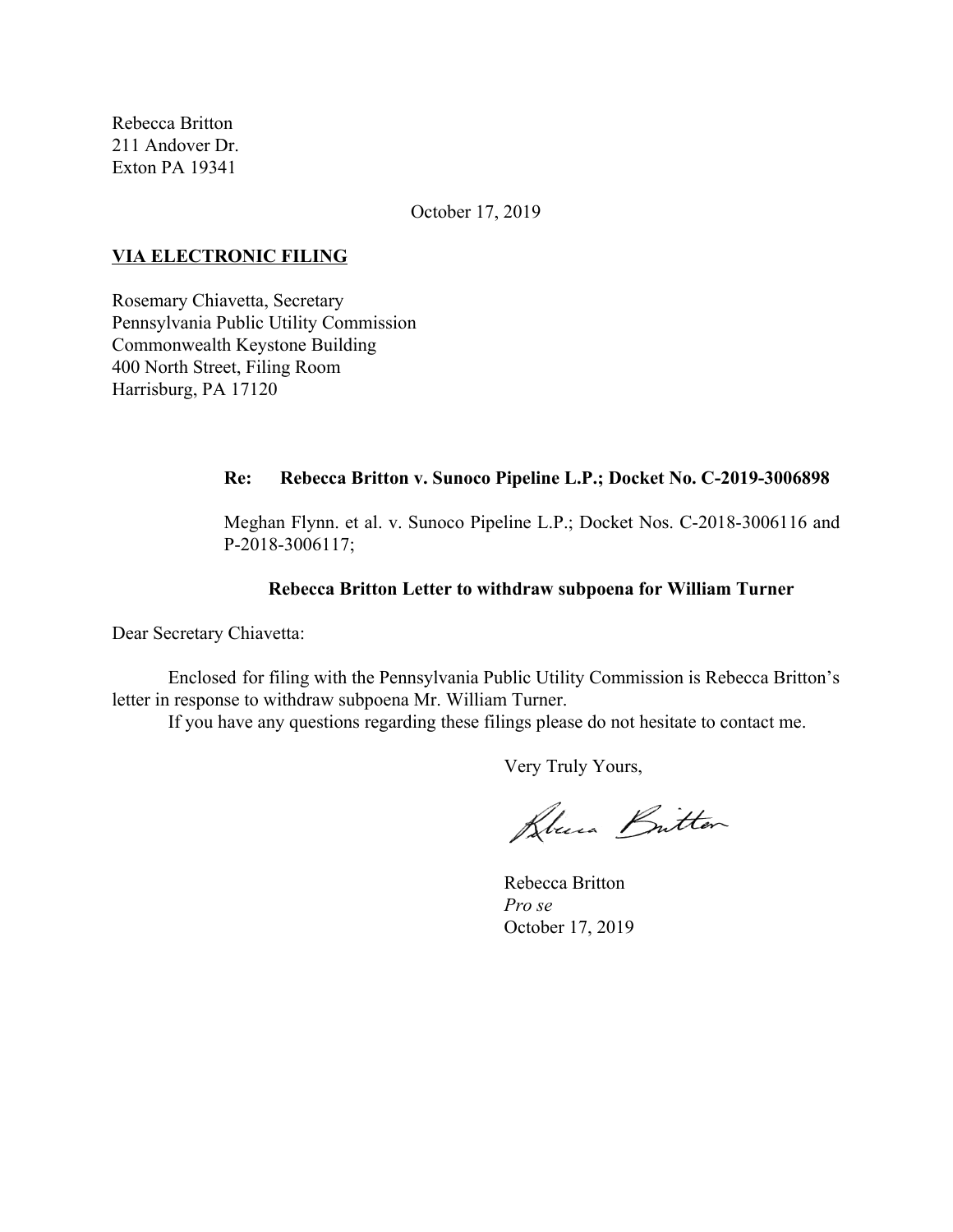October 17, 2019

Rosemary Chiavetta, Secretary Pennsylvania Public Utility Commission Commonwealth Keystone Building 400 North Street, Filing Room Harrisburg, PA 17120

## **BEFORE THE PENNSYLVANIA PUBLIC UTILITY COMMISSION**

| <b>Rebecca Britton</b><br>211 Andover Dr.<br>Exton, PA 19341<br>Complainant |  | Docket No. C-2019-3006898 |
|-----------------------------------------------------------------------------|--|---------------------------|
| <b>Consolidated</b><br><b>MEGAN FLYNN</b> et al                             |  | Docket Nos.C-2018-3006116 |
| V.                                                                          |  |                           |
| <b>SUNOCO PIPELINE L.P.,</b><br>Respondent.                                 |  |                           |

## **Letter to Judge Barnes**

Dear Judge Barnes,

I write to you in the interest of judicial efficiency. Earlier today I wrote Mrs. Morris indicating I intended to withdraw the subpoena; however, it seems she has already filed her motion in opposition. Mrs. Morris and I have had a miscommunication and I filed the subpoena thinking that all civil servants needed one to testify. To that end I will be withdrawing the subpoena for Mr. William Turner only. I intend to call someone else in his place and will file an amended witness list.

Very Truly Yours,

Blue Britton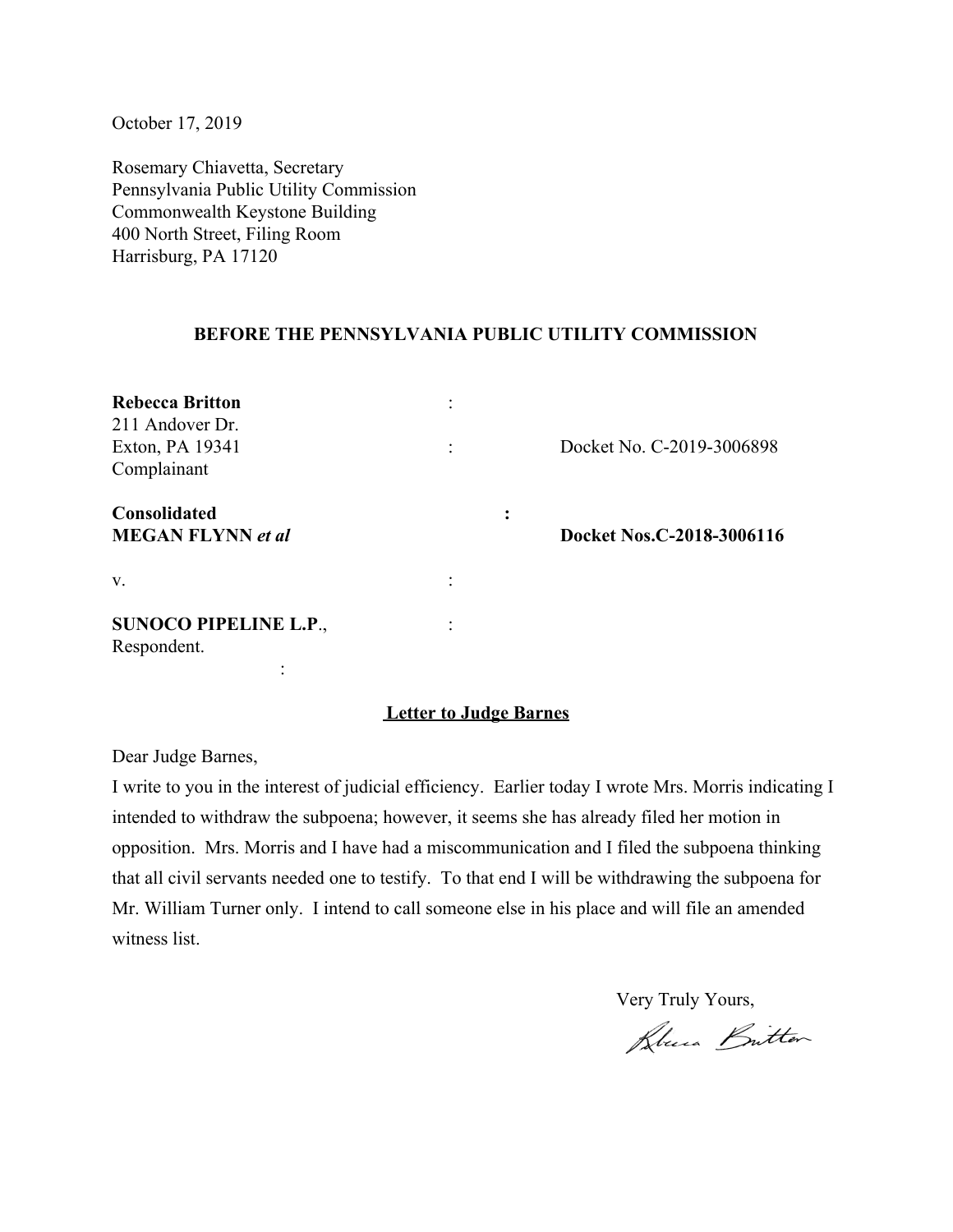# **CERTIFICATE OF SERVICE**

I hereby certify that I have this day served a true copy of the foregoing document upon the parties, listed below, in accordance with the requirements of 1.54 (relating to service by a party). This document has been filed via electronic filing:

## *VIA ELECTRONIC FILING*

Pennsylvania Public Utility Commission efiling system

Thomas J. Sniscak, Esq [tjsniscak@hmslegal.com](mailto:tjsniscak@hmslegal.com)

Kevin J. McKeon [kjmckeon@hmslegal.com](mailto:kjmckeon@hmslegal.com)

Whitney E. Snyder [@hmslegal.com](mailto:wesnyder@hmslegal.com)

Robert D. Fox, Esq. Neil S. Witkes, Esp. Diana A. Silva, Esq. [rfox@mankogold.com](mailto:rfox@mankogold.com) [nwitkes@mankogold.com](mailto:nwitkes@mankogold.com) [dsilva@mankogold.com](mailto:dsilva@mankogold.com)

Michael Bomstein [mbomstein@gmail.com](mailto:mbomstein@gmail.com)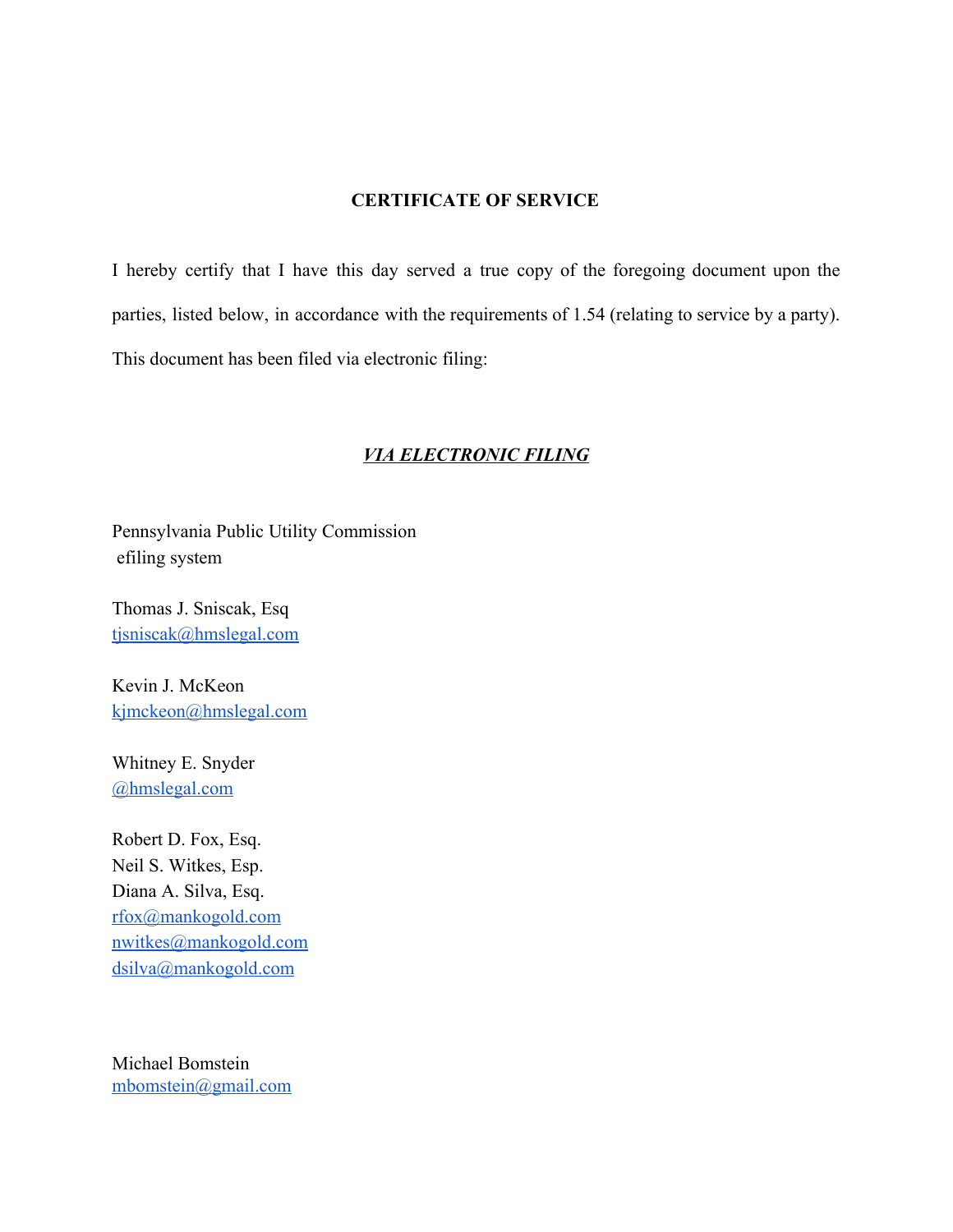Anthony D. Kanagy, Esquire Garrett P. Lent, Esquire [akanazy@postschell.com](mailto:akanazy@postschell.com) [glent@postschell.com](mailto:glent@postschell.com)

Rich Raiders, Esq. [rich@raiderslaw.com](mailto:rich@raiderslaw.com)

Vince M. Pompo, Esq. Guy. A. Donatelli, Esq Alex J. Baumler, Esq. [vpompo@lambmcerlane.com](mailto:vpompo@lambmcerlane.com) [Gdonatelli@lambmcerlane.com](mailto:Gdonatelli@lambmcerlane.com) [abaumler@lambmcerlane.com](mailto:abaumler@lambmcerlane.com)

Margaret A. Morris, Esq. [mmorris@regerlaw.com](mailto:mmorris@regerlaw.com)

Leah Rotenberg, Esq. [rotenberg@mcr-attorneys.com](mailto:rotenberg@mcr-attorneys.com)

Mark L. Freed [mlf@curtinheefner.com](mailto:mlf@curtinheefner.com)

James R. Flandreau [jflandreau@pfblaw.com](mailto:jflandreau@pfblaw.com)

David J. Brooman Richard Sokorai Mark R. Fischer [dbrooman@highswartz.com](mailto:dbrooman@highswartz.com) [rsokorai@highswartz.com](mailto:rsokorai@highswartz.com) [mfischer@highswartz.com](mailto:mfischer@highswartz.com)

Thomas Casey [tcaseylegal@gmail.com](mailto:tcaseylegal@gmail.com)

Josh Maxwell [jmaxwell@downingtown.org](mailto:jmaxwell@downingtown.org)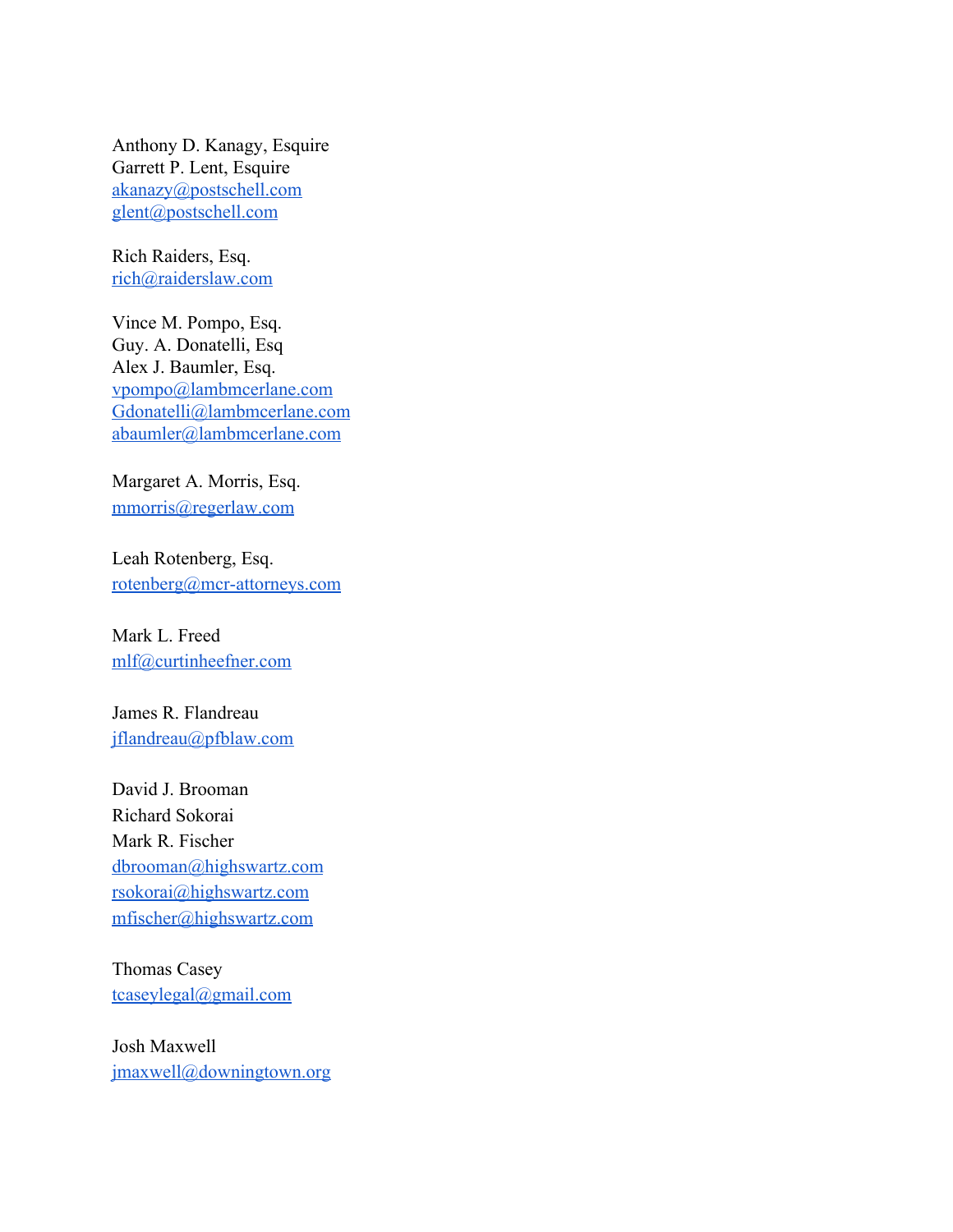Laura Obenski [ljobenski@gmail.com](mailto:ljobenski@gmail.com)

Stephanie M. Wimer [stwimer@pa.gov](mailto:stwimer@pa.gov)

Michael Maddren, Esq. Patricia Sons Biswanger, Esq. [maddrenM@co.delaware.pa.us](mailto:maddrenM@co.delaware.pa.us) [patbiswanger@gmail.com](mailto:patbiswanger@gmail.com)

James C. Dalton, Esq. [jdalton@utbf.com](mailto:jdalton@utbf.com)

Melissa DiBernardino [lissdibernardino@gmail.com](mailto:lissdibernardino@gmail.com)

Virginia Marcille-Kerslake [vkerslake@gmail.com](mailto:vkerslake@gmail.com)

James J. Byrne, Esq. Kelly S. Sullivan, Esq. [jjbyrne@mbmlawoffice.com](mailto:jjbyrne@mbmlawoffice.com) [ksullivan@mbmlawoffice.com](mailto:ksullivan@mbmlawoffice.com)

Honorable Elizabeth Barnes [ebarnes@pa.gov](mailto:ebarnes@pa.gov)

Blue Butter

Rebecca Britton Pro se October 17, 2019